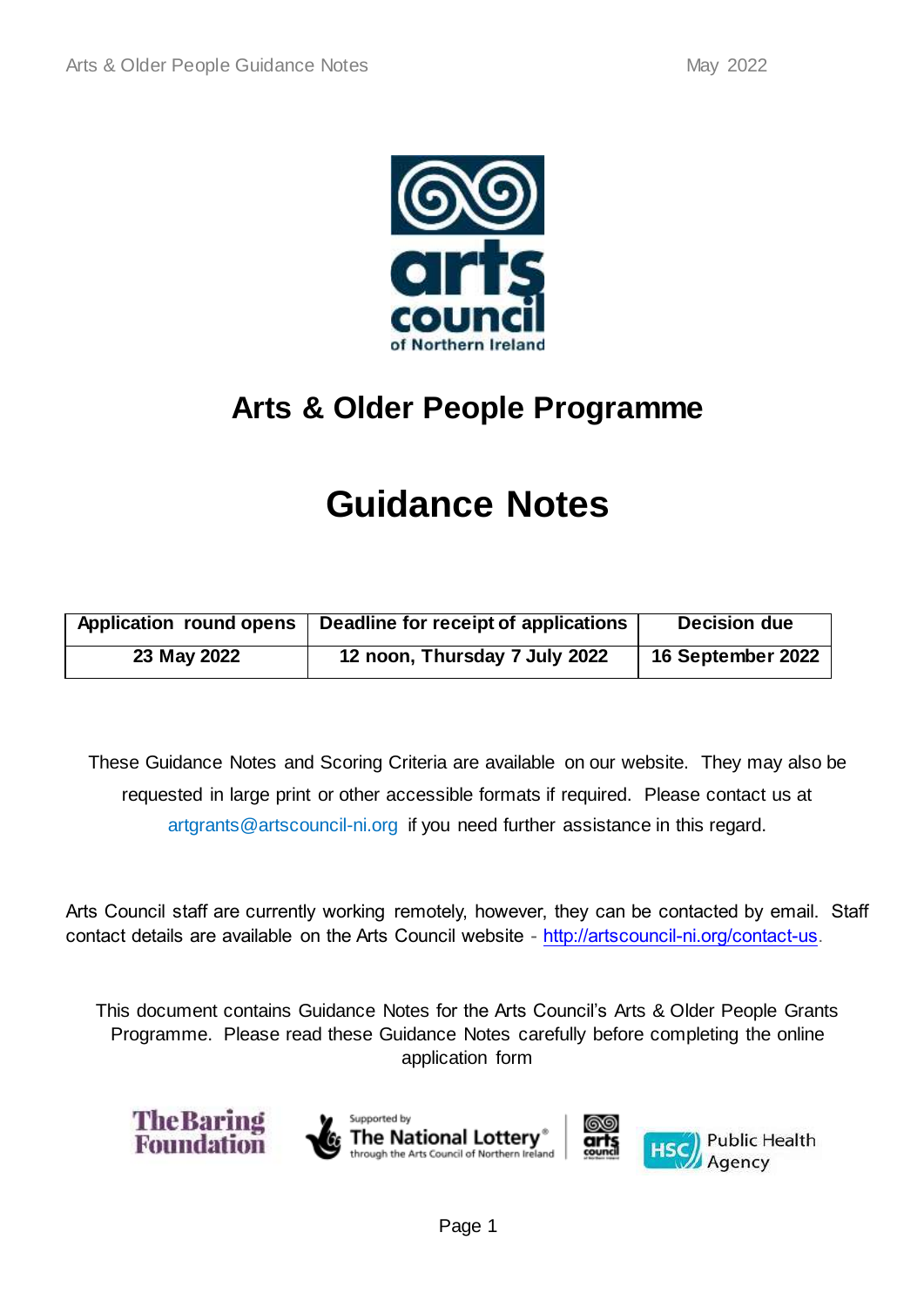# **GENERAL INTRODUCTION**

Thank you for your interest in applying to the Arts & Older People Grants Programme. These Guidance Notes provide all the information you will need to apply for funding.

The Arts & Older People Programme is jointly funded by the Arts Council of Northern Ireland, Public Health Agency and the Baring Foundation.

# **ABOUT THE ARTS & OLDER PEOPLE PROGRAMME**

We have developed the Arts & Older People Grants Programme within the context of our Arts & Older People Programme and to help us deliver our ambitions within our 5-year strategic framework *'Inspire / Connect / Lead'* – [www.artscouncil-ni.org/images/uploads/publications](http://www.artscouncil-ni.org/images/uploads/publications-documents/ACNI-5-year-Strategic-Framework-for-Developing-the-Arts-2019-2024.pdf)[documents/ACNI-5-year-Strategic-Framework-for-Developing-the-Arts-2019-2024.pdf](http://www.artscouncil-ni.org/images/uploads/publications-documents/ACNI-5-year-Strategic-Framework-for-Developing-the-Arts-2019-2024.pdf)

# **BACKGROUND**

The Arts & Older People Programme was set up to increase opportunities for older people to engage with the arts. It achieved this by providing funding to arts-based projects that addressed related social issues such as poverty, isolation and loneliness, as well as promoting positive mental health. The design of the Programme was informed by the Arts & Older People Strategy which was undertaken by the Arts Council in July 2010.

The grants programme reached older participants across Northern Ireland and had particular emphasis on partnership development and legacy. The funding also supported artists training with a particular emphasis on dementia, carers' training, an independent evaluation, distinct evaluation areas such as isolation and loneliness. The Arts Council has also contributed to a number of national and international events focusing on age and creativity.

For more information on the Arts Council's Arts & Older People Strategy and Evaluation of the Arts & Older People Programme, please visit [www.artscouncil-ni.org](http://www.artscouncil-ni.org/)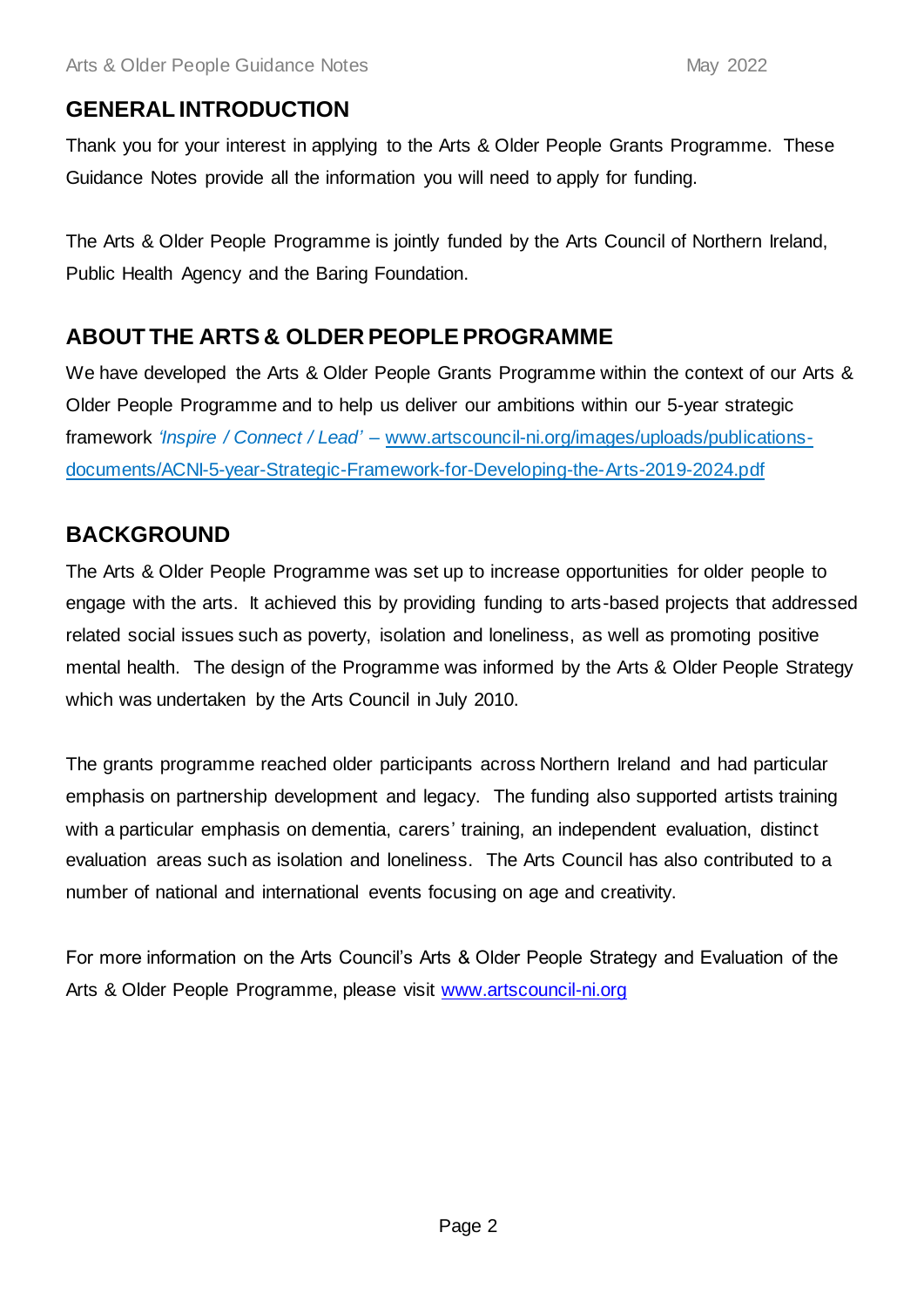# **ARTS & OLDER PEOPLE PROGRAMME 2022/2023**

## **Programme Aim**

The Arts & Older People Programme aims to strengthen the voice of older people and promote positive mental health and emotional wellbeing through the arts. In conjunction with the delivery partners the priority areas for this next round of funding are projects being delivered within care homes, carers and people living with dementia. The proposed projects should reflect the partnership approach with the care homes and have the support from them in the delivery.

To ensure a strong advocacy message there will be an opportunity to showcase the projects funded throughout the year. Applicants should endeavour to build this into their project programme and budget.

# **Strategic Themes of the Programme**

Projects must meet one or more of the following strategic themes:

## **Isolation and Loneliness**

- Providing opportunities for social interaction via arts-led activities
- Working with older people to combat feelings of isolation and loneliness.

Projects should target participants from rural areas, participants that are living alone, or are carers.

## **Social Inclusion**

- Combating the social exclusion of older people through arts interventions that promote inclusion, free movement and sharing
- Working to create a more peaceful, fair and inclusive community that does not discriminate against age and ethnicity.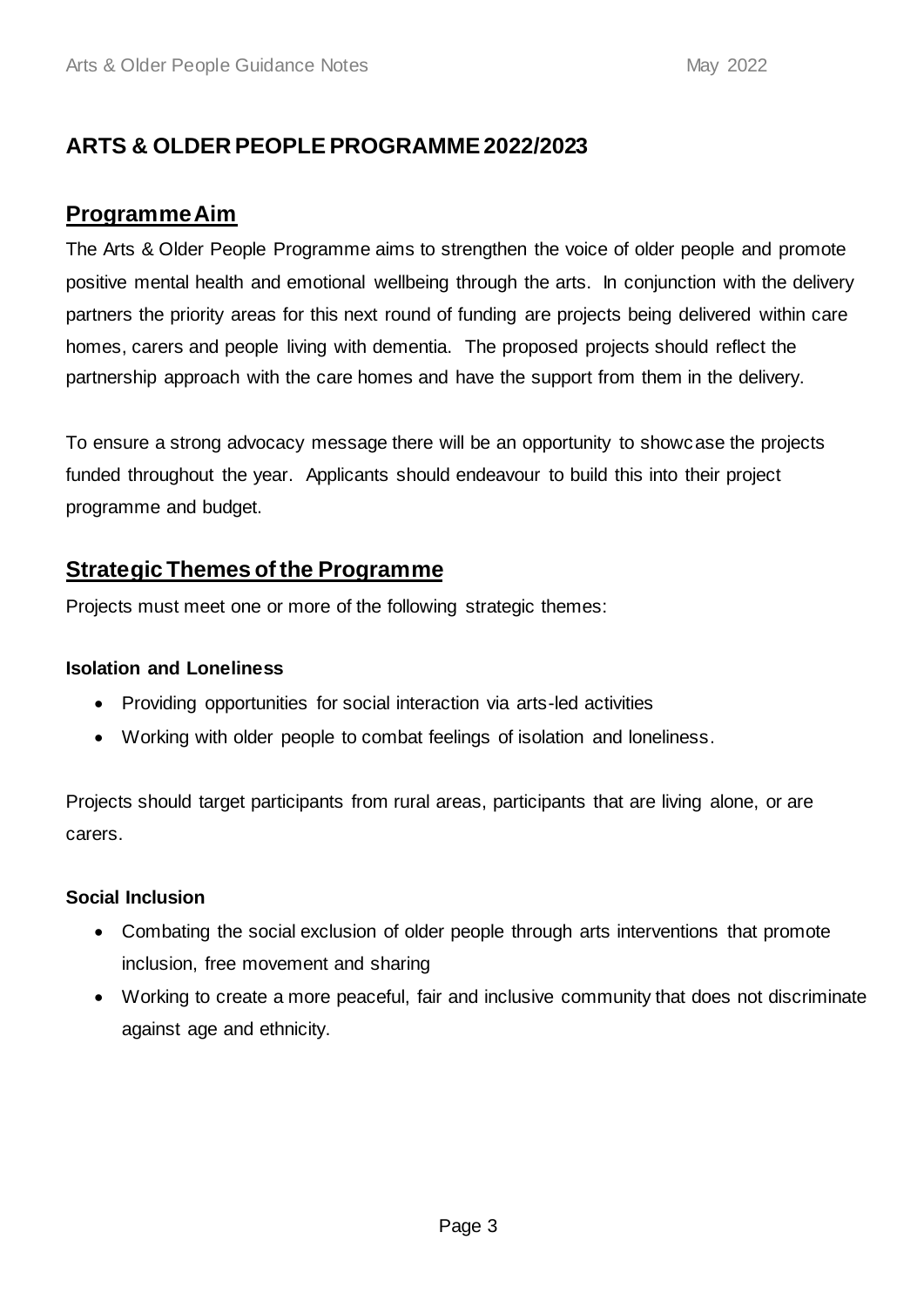### **Poverty**

- Providing opportunities for older people living in disadvantaged/marginalised rural and urban areas to access and participate in arts activities
- Working to improve the quality of life of older people living in disadvantaged, marginalized and deprived areas of Northern Ireland.

Projects should demonstrate how they will target participants from rural areas or Neighbourhood Renewal Areas/Areas at Risk/ Disadvantaged areas.

## **Health Issues/Dementia including Mental Health and Emotional Wellbeing**

- Provide opportunities for older people to participate in arts led activities which may help improve physical, mental and social wellbeing
- Working to promote positive mental health and wellbeing and provide opportunities for active ageing through participation in arts activities.

## **Strengthening the Voice of Older People**

- Provide opportunities for older people to develop skills which will strengthen their voice on issues that affect them. Providing artistic, professional and personal development skills
- Working to strengthen and develop the voice of older people particularly on issues that directly affect this section of society on a day-to-day basis.

# **Who can apply?**

The programme is aimed at **constituted community and voluntary groups** who are working at a local level to support older people and can demonstrate strong partnership working with care homes, carers and dementia groups.

This programme is also open to **non-governmental organisations, Local Authorities and arts organisations** who can clearly demonstrate partnership working.

We are looking for partnership or consortia based projects. Partnerships can be led by either age sector providers, arts organisations or Local Authorities, however the consortium must be made up of appropriate representatives and demonstrate a commitment to working together. Other specialists who work with older people may also be included as named partners in the consortium.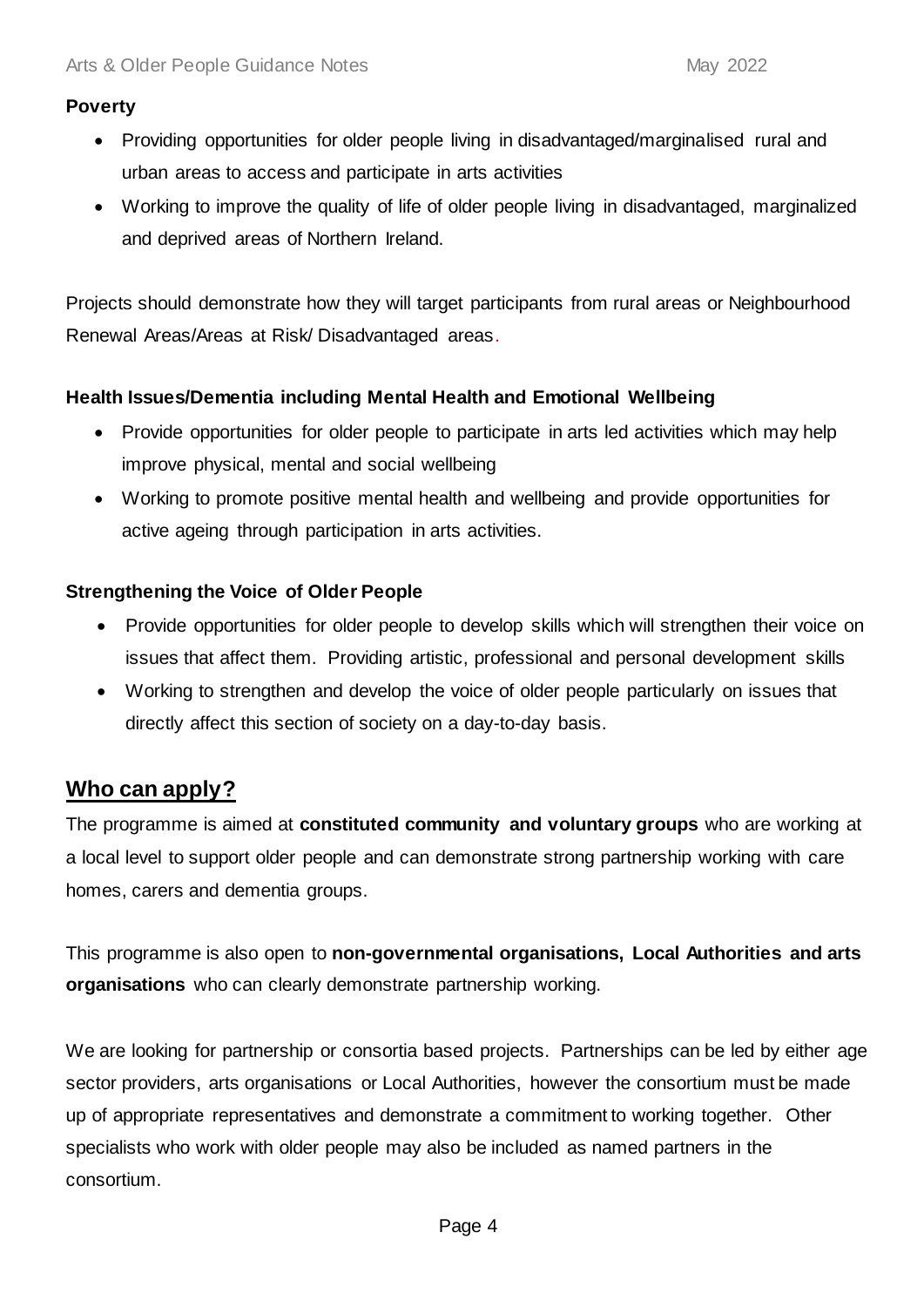## **Who cannot apply?**

- Individuals
- Broadcasters (excluding community service broadcasters)
- Central Government Departments
- Organisations with statutory obligations to providing services for Older People

# **How much can I apply for?**

Grants from £1,000 to £10,000 are available.

# **How to apply**

These Guidance Notes and Scoring Criteria are available on our website. They may also be requested in large print or other accessible formats if required. Please contact us at artgrants@artscouncil-ni.org if you need further assistance in this regard.

### **Online application**

Applications may only be submitted online. When you submit online, you **MUST** submit **ALL** mandatory enclosures associated with the application at the same time, i.e. at the point at which you submit your online application. Online applications may be edited, saved and returned to up to the closing date.

# **All enclosure documents must be in Word, Excel or pdf format. We cannot accept documents in other formats. Total size of documents should not exceed 25 Mb.**

Please ensure that you leave sufficient time to upload all documents to the system as there can be long delays as the closing deadline approaches and the system will shut down at 12 noon on the closing date. If your complete application is not uploaded when the system closes, your application will not be accepted.

Details of enclosure documents are outlined at FAQ 14 (pages 13 and 14).

# **NOTE: Applications submitted in hard copy, by fax, disk or e-mail will not be accepted. REMEMBER TO KEEP A COPY OF THE COMPLETED FORM AND ENCLOSURES FOR YOUR RECORDS**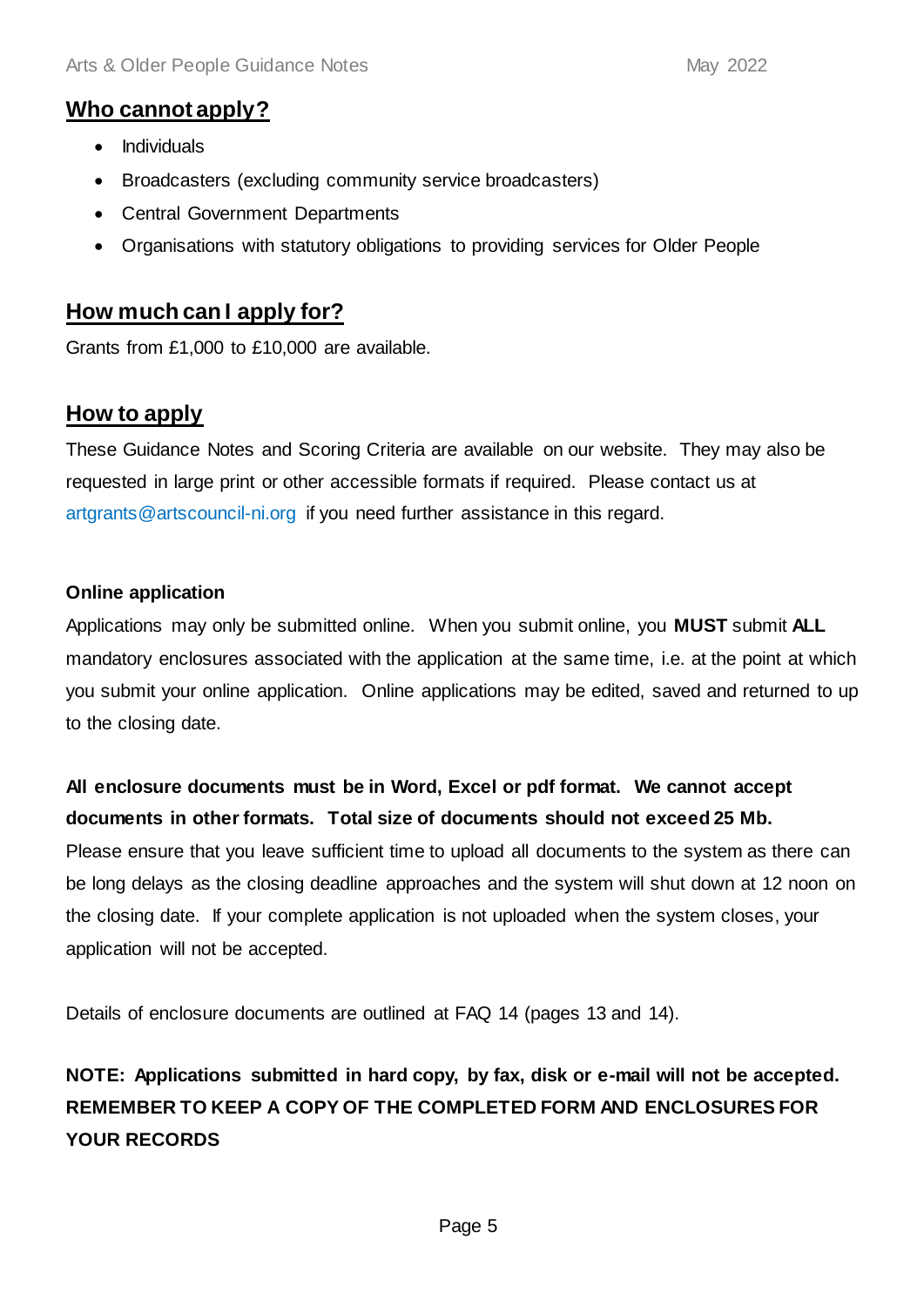## **Partnership Funding**

The Arts & Older People Programme requires match funding. The **minimum** partnership funding you need to demonstrate from non-Lottery, non-Arts Council sources is 10%, half of which (i.e. half of the partnership element) **must** be in cash. The assessment process takes into account the other funds you are able to bring to the project and will influence the outcome of the assessment.

# **What we are looking for in projects**

We are interested in projects that are:

- Developed in **partnership** with care homes
- Developed with **people living with dementia**
- Developed with **carers**
- Developed through **consultation** with older people
- Based upon a **partnership** approach
- Support **best practice** in working with older people though creative activities
- Consider **legacy** and **sustainability** and
- Consider **scale of impact** with a strong advocacy element at the end of the project which could be in the form of a showcase event, exhibition, performance, publication, etc.

## **What you can apply for** *(These are examples only)*

- Venue hire for workshops
- Projects and events
- Volunteer travel expenses
- Materials / equipment
- Artists' fees up to £35 per hour or a maximum of  $£150$  per day
- Artists' travel expenses of 25.7p per mile
- Equipment hire
- Publicity and marketing costs
- Community Consultation costs
- Co-ordination costs
- Tickets to attend events (events to be agreed with the Arts Council)
- Essential travel costs within Northern Ireland
- Food or refreshments (maximum request £250) and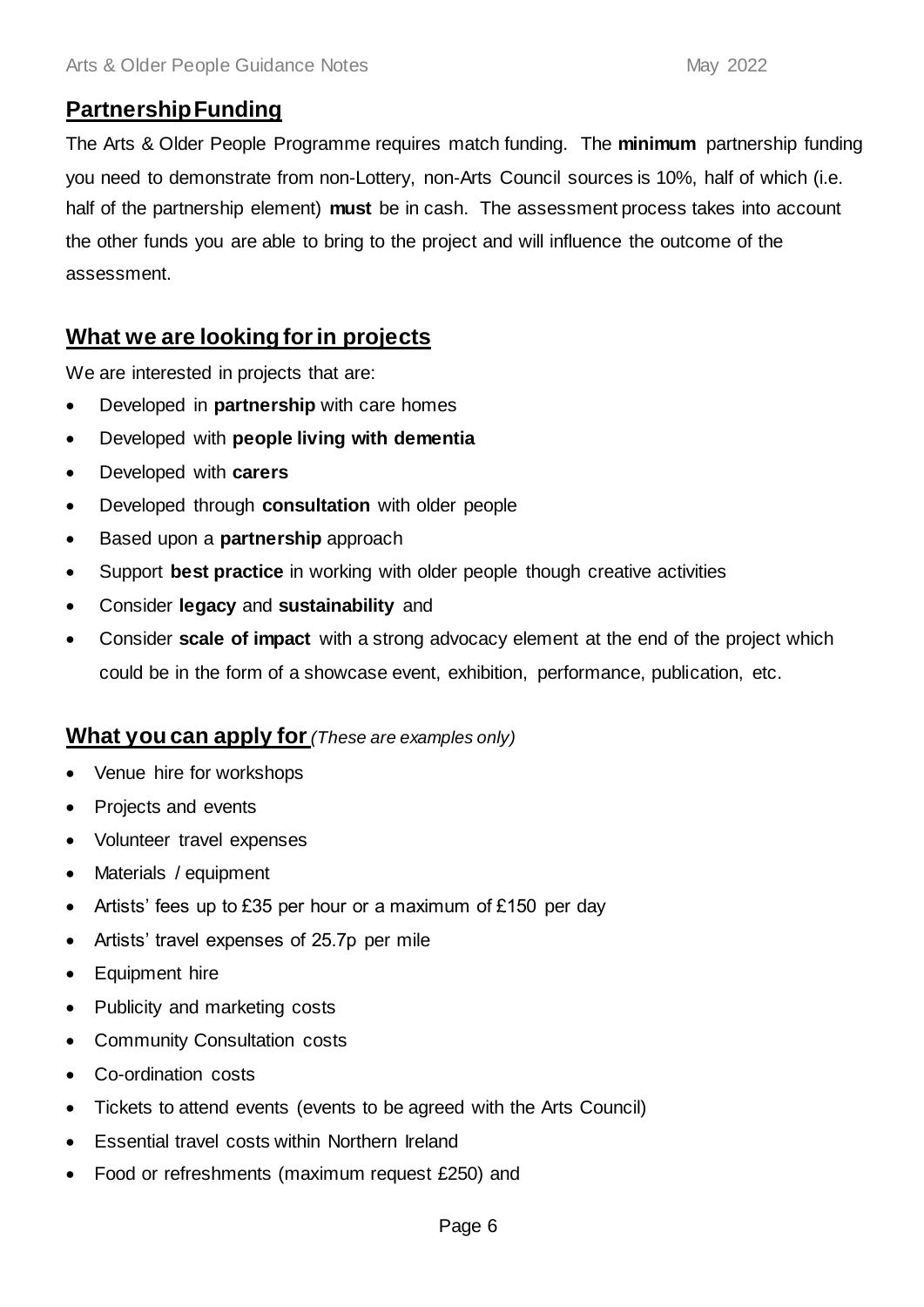## **What you can apply for** *(These are examples only) (cont'd)*

• Premium payment costs – any additional costs you are likely to incur through the involvement of Section 75 groups, e.g. carers costs, language translation, visual aids (e.g. Braille), sign language and hearing assistance.

# **What you cannot apply for**

- Retrospective events
- Party political and religious activities
- Travel outside Northern Ireland
- Excursions
- Overhead Costs (exceptional circumstances may be considered in a small number of cases)
- Activities that are not arts related
- Fees for non-arts-based courses
- Fees for further or higher education courses at third level
- On-going building maintenance costs
- Web site design and upkeep
- Fundraising events
- Activities or events which duplicate what already exists

# **After you submit your application**

- You will receive a Monitoring Form which will be published to your application account after the Programme closes. You will receive an email advising you that the monitoring form is available for completion once the form has been published to your account. **You must complete and return the Monitoring Form by the timeframe specified as part of the application process. Failure to do so may affect eligibility.**
- The Arts Council will undertake an eligibility check on your application. In the event of missing information, your application will be deemed as ineligible and will not proceed to assessment. If ineligible, the Arts Council will issue an email advising reasons for ineligibility.
- If eligible, the Arts Council will acknowledge receipt of the application form.
- If eligible, the application will be assigned to the Arts & Older People Community Development Officer who will be responsible for the assessment process. You may be contacted for additional information following the initial checking of the application.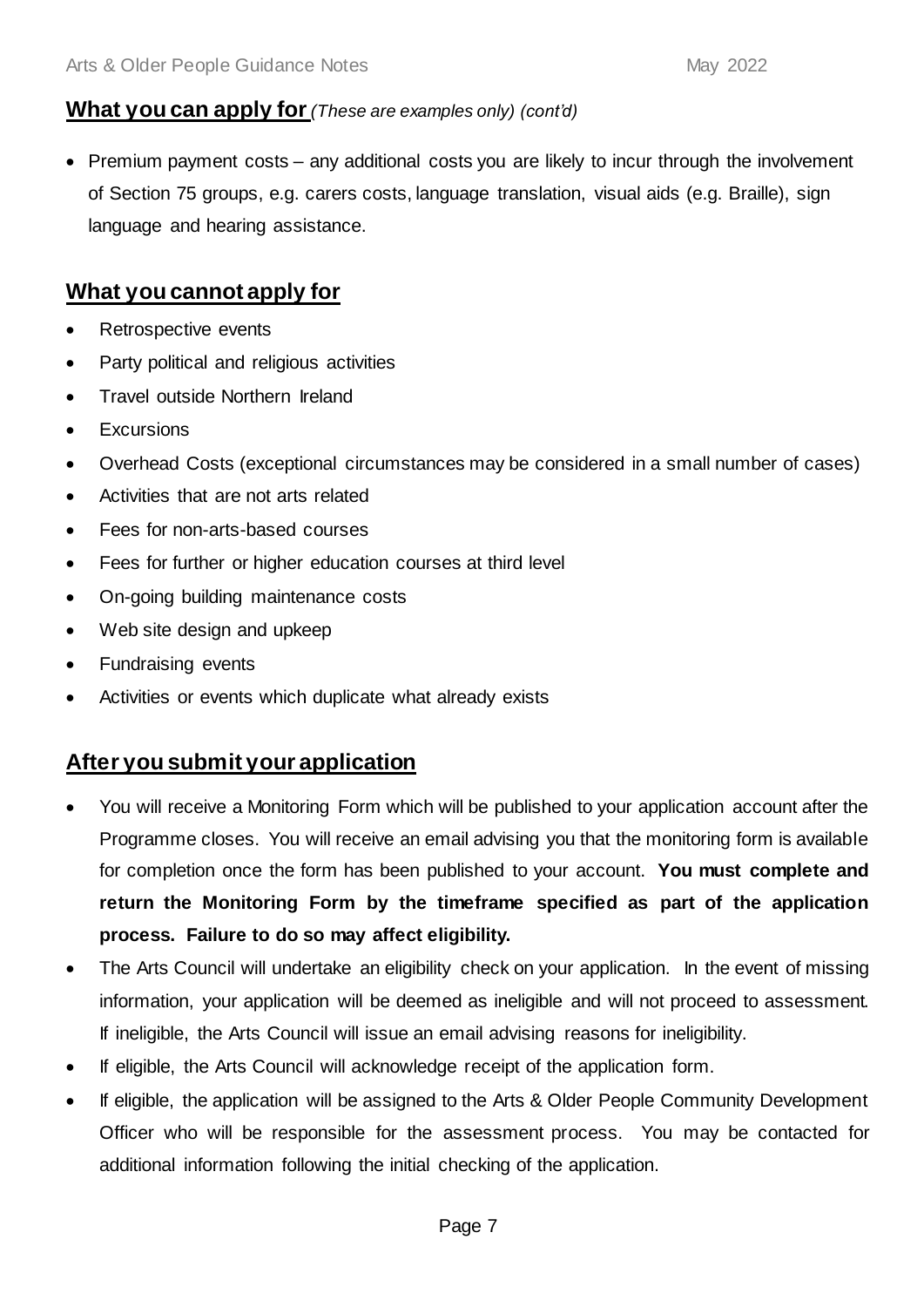# **Assessment and Decision Making Process**

- A decision will be made by ACNI Officers through a moderation process.
- The Arts Council will contact you with the final decision by letter which is likely to be via email. If rejected, the Arts Council will provide you with detailed reasons for the rejection.
- Depending on the level of funds available, it may not be possible for us to support all applications which simply meet the relevant criteria. Under such circumstances applications which, in the opinion of the Arts Council, best meet the criteria will be successful.
- We aim to inform you of our final decision within 3 months of the closing date. **You should plan for your project to commence after 16 September 2022.**
- If you are unsuccessful, you will receive a letter clearly outlining the reasons for the decision.

# **Criteria for Decision Making**

We will assess your project against the following criteria:

**Criterion 1:** Strategic Impact

- **Criterion 2:** Partnership Working
- **Criterion 3:** Quality of

**Criterion 4:** Organisational and Project Viability

**Priority Areas**: Care homes, carers and people living with dementia. These have been identified as a result of the Evaluation completed January 2019 and discussions with the funders of the programme.

Your project must address ALL the criteria. It is very important that you think carefully about how your project satisfies each of these criteria and use the application form to demonstrate this to us. The applications addressing the priority areas will be scored accordingly.

## Criterion 1 – **Strategic Impact:**

Your project should demonstrate a clear vision underpinned by in-depth understanding of the current issues effecting older people. You should indicate how your project links to one or more of the identified themes of this programme combating isolation and loneliness, promoting social inclusion, combating poverty, addressing health issues including dementia and strengthening the voice of older people. You should demonstrate how the activity builds on and does not duplicate existing provision and has a strong strategic fit with other activity at a local and regional level. You should demonstrate how the activity strives to be sustainable in the long-term and demonstrate a lasting legacy.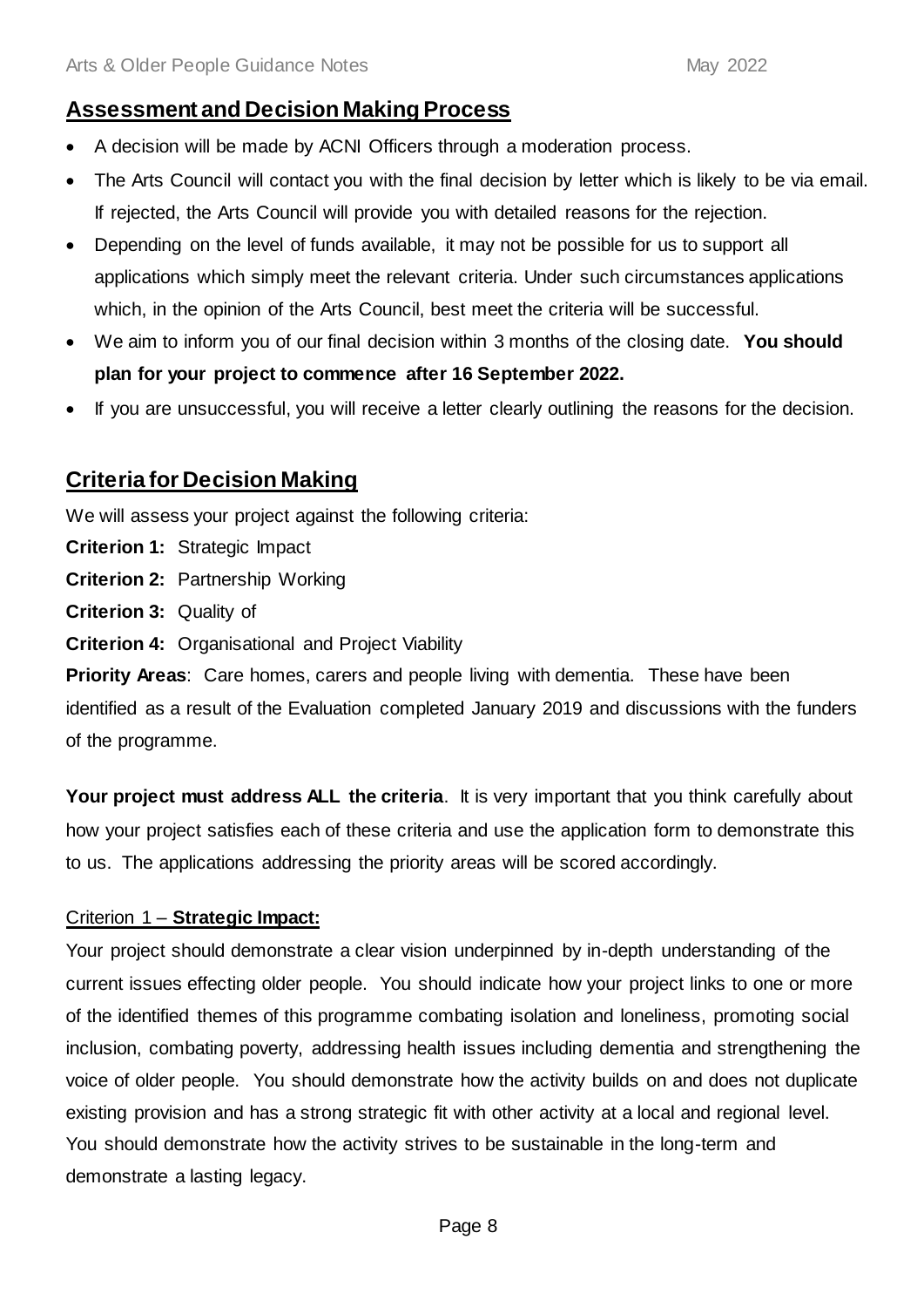### Criterion 2 – **Partnership Working:**

Your project should have the widest possible support of your local community and the maximum possible impact. You should provide any evidence you have that there is a need for your project, e.g. letters of support, market research, evaluation of previous projects, feasibility studies, and demonstrates a high level of partnership working.

You need to show that you are committed to working in partnership with relevant organisations in order to meet the strategic themes of this programme.

Your application should demonstrate that match funding has been agreed. Applications demonstrating strong match will be allocated additional marks during the assessment.

## Criterion 3 - **Quality of Arts Activity:**

You will need to demonstrate how your project will focus on supporting older people to engage with the arts as audiences or participants. You will need to demonstrate how the project has been or will be developed through consultation with older people and is respectful of and empowering for older people. You must show how the project will prioritise excellence – in both the art and the approach to engaging older people; including working with artists or arts organisations with a proven track record in this area.

The application should include the names, skills and experience of artists and the other main people who will be involved in the project. If you have not identified artists then you must demonstrate how you intend to identify and recruit the artist and at what level you will be targeting.

## Criterion 4 - **Organisational and Project Viability:**

You need to tell us about any plans you have already made and how you will manage and carry out the activity to achieve its aims. You need to show how you will manage the main stages of your project and what each stage contains. You have to demonstrate that your project represents good value for money. You should tell us what financial control systems you have in place to make sure that money is spent wisely.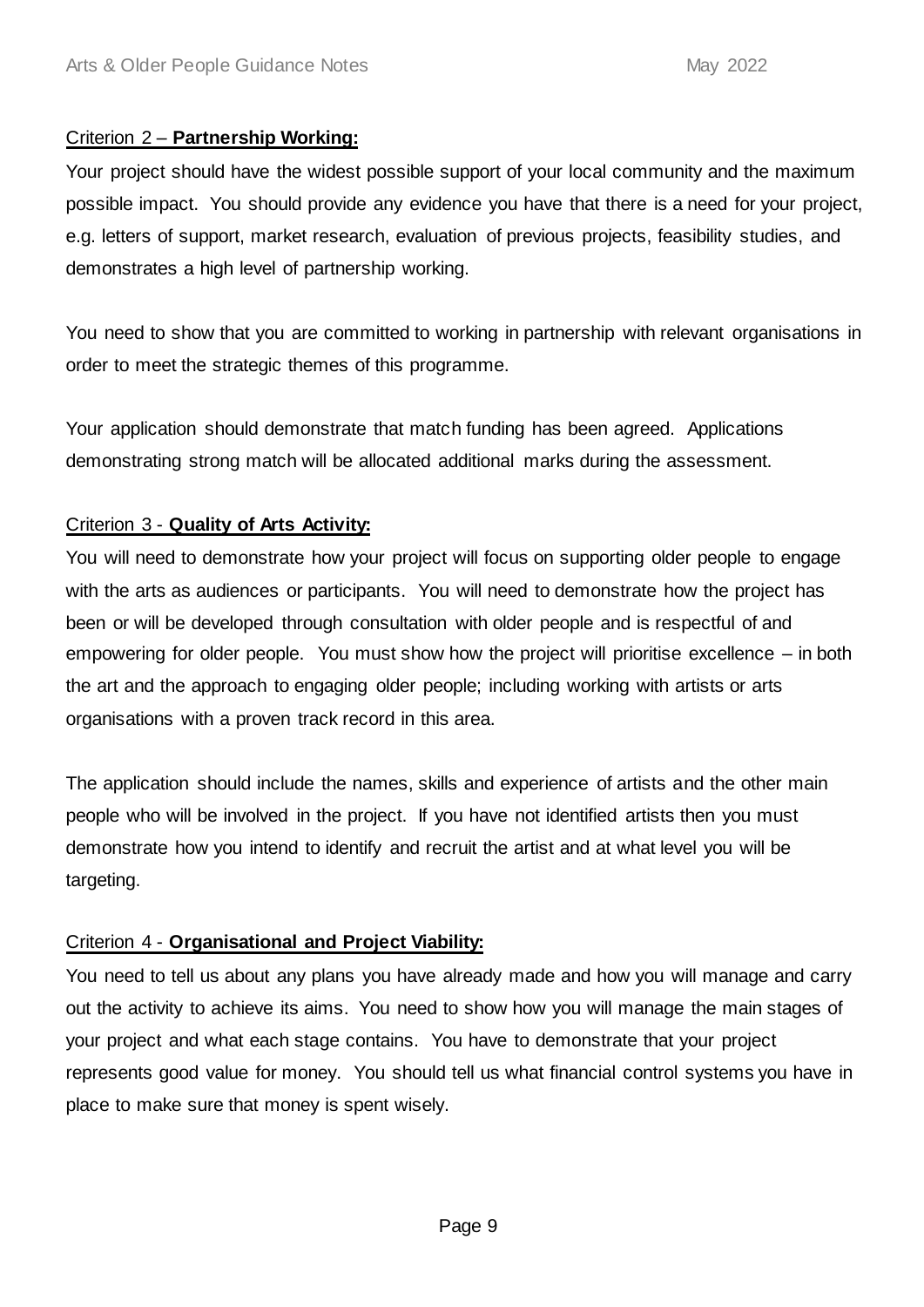# **Priorities**

Applications which specifically address these priorities will receive additional marks in the scoring.

**Care Homes** - The application must sufficiently demonstrate that the project will be engaging more than one care home in its delivery.

**Carers** - The application must sufficiently demonstrate that the project is involving carers whether in residential settings or at home.

**Dementia** - The application must sufficiently demonstrate that the project will be working with people living with dementia.

## **Is the decision final?**

The Arts Council operates a review procedure. If you are of the view that a funding decision is flawed on the basis that the Arts Council failed to follow its own procedures or that its procedures were deficient, you can formally request a review of the funding decision.

## **Evaluation of the Programme**

There is a requirement for an evaluation to be held on the Arts & Older People Programme.

All successful projects will be required to play a role in helping to collate the relevant information. This will enable the Arts Council to evaluate the programme, highlighting gaps in provisions as well as what worked and what didn't work. This information will enable the Arts Council to demonstrate the success of the programme.

All grant recipients will be required to complete and submit evaluation forms which will capture the required data. Project case studies will also be required which will provide the narrative around the benefits and impact of the project.

An information session on the evaluation will be held. All successful applicants are required to attend.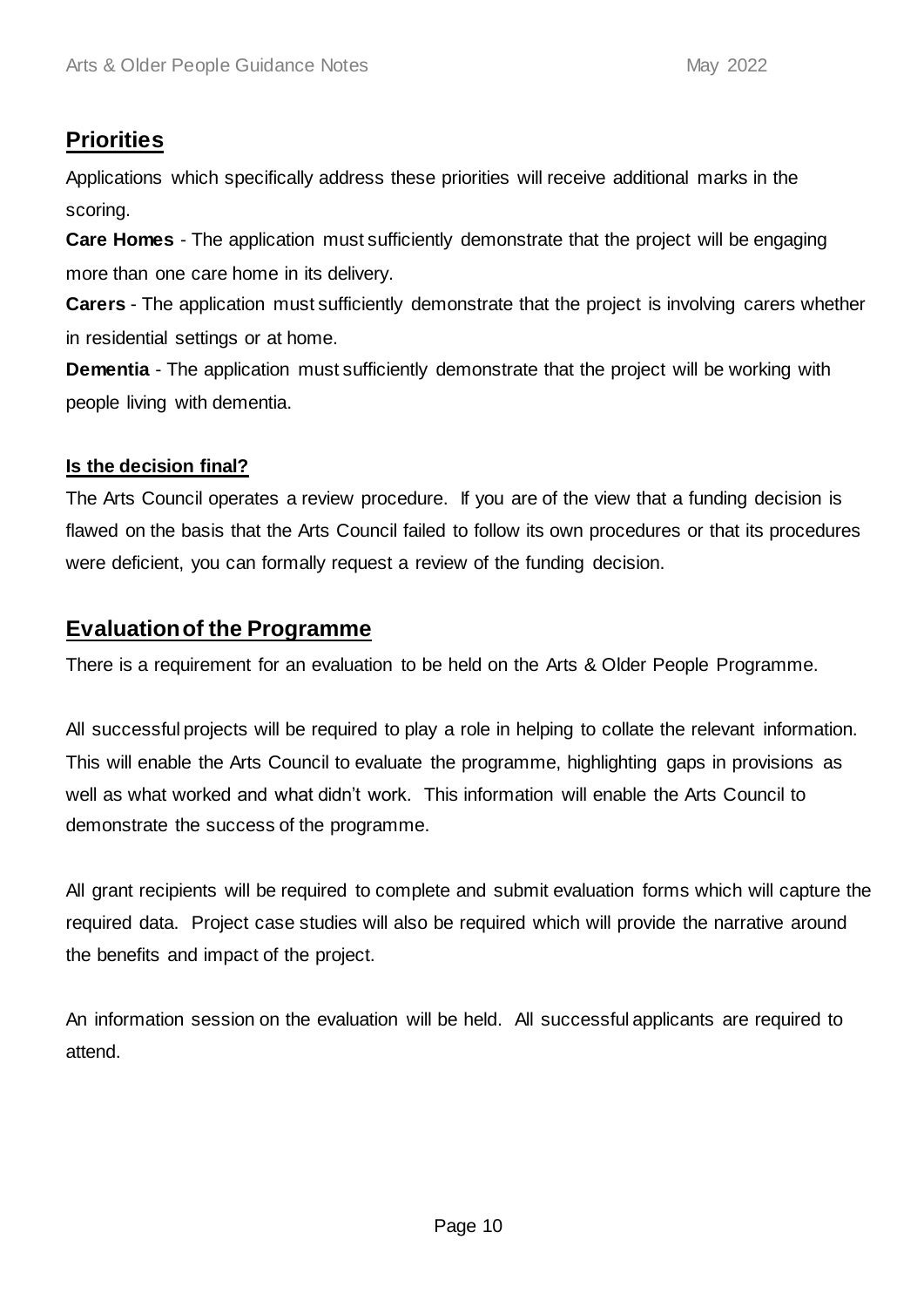## **Frequently Asked Questions**

### **1. Who can apply to this scheme?**

The programme is aimed at constituted community and voluntary groups who are working at a local level to support older people and can demonstrate partnership working with care homes, carers and people living with dementia.

This programme is also open to non-governmental organisations, Local Authorities and arts organisation who can clearly demonstrate partnership working.

We are looking for partnership or consortia based projects. Partnerships can be led by either age sector providers, arts organisations or Local Authorities, however, the consortium must be made up of appropriate representatives and demonstrate a commitment to working together.

#### **2. How much money is available?**

Grants from £1,000 to £10,000 are available.

#### **3. Can I apply for more than £10,000?**

No, the maximum award under this programme is £10,000.

#### **4. Am I required to find partnership funding?**

The Arts & Older People Programme requires match funding. The **minimum** partnership funding you need to demonstrate from non-Lottery, non-Arts Council sources is 10%, half of which (i.e. half of the partnership element), **must** be in cash. The assessment process takes into account the other funds you are able to bring to the project and will influence the outcome of the assessment.

#### **5. When will I get a decision on my application?**

We aim to give you a decision within 3 months of receiving a completed application.

#### **6. Who can help me with queries concerning completion of the application form?**

A dedicated Community Development Officer will be available to answer queries concerning completion of the application form and guidance on contacting artists.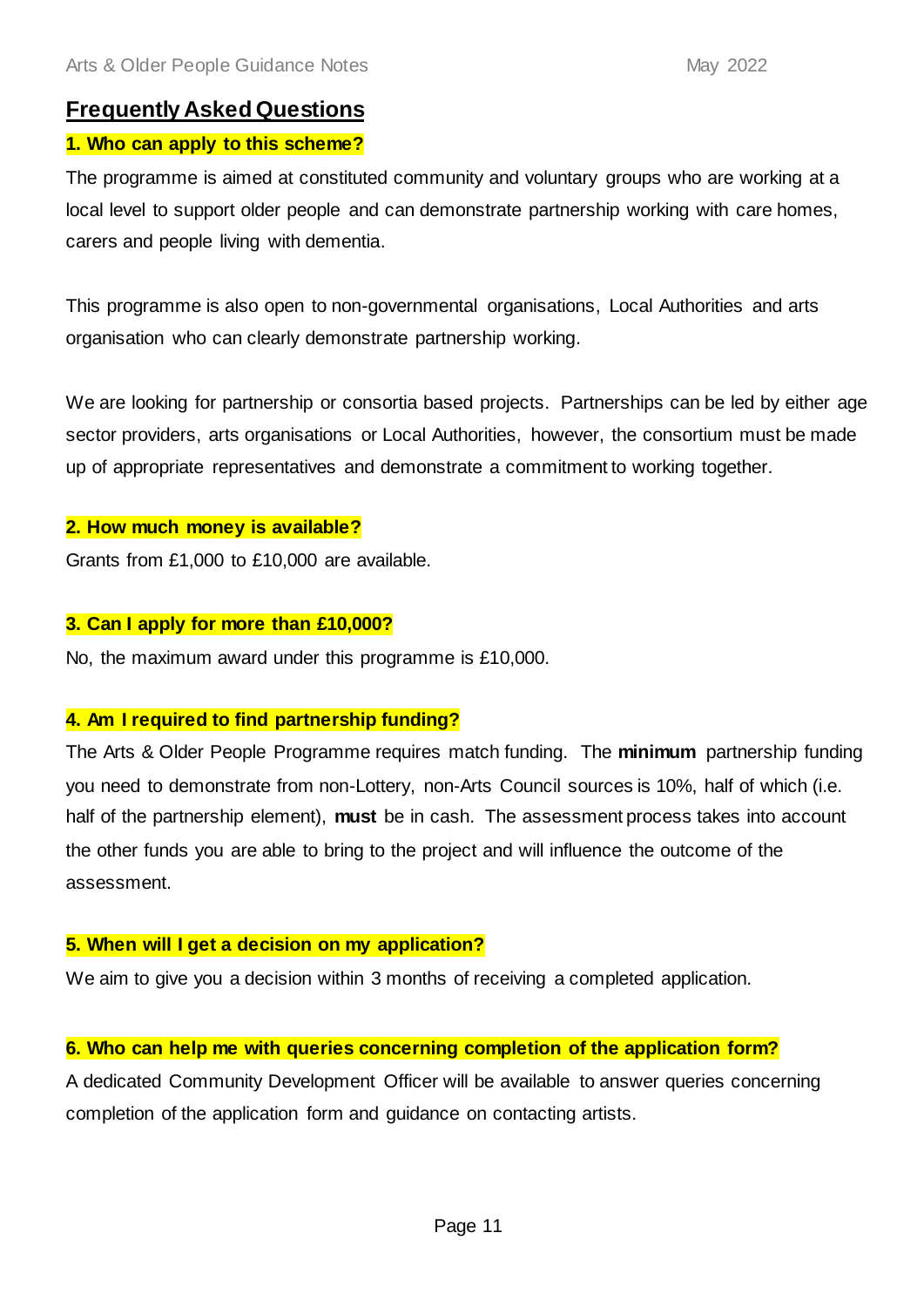#### **7. Do artists have to be involved in my project?**

Yes. Artists and/or arts organisations must be involved in all projects. ACNI can provide advice on how to access artists.

#### **8. How do I procure services?**

You shall obtain best value for money in the purchase of all goods, services or works connected with this project. In this regard, your organisation shall seek a minimum of two quotations or evidence of a price check with at least two contractors/suppliers to ensure value for money has been achieved for supplies and services up to £5,000 in value (excluding VAT). Price check and/or quotations should be documented and provided if available. In any case the documentation should be retained on file for verification purposes.

### **9. What is Premium Payment?**

A payment of up to £3,000 is available for successful applicants who can clearly demonstrate that additional costs are associated with the delivery of their project for people with particular needs as defined under Section 75 of The Northern Ireland Act 1998.

#### **10. Do I have to evaluate my project?**

Yes, all projects receiving funding under this scheme will be required to report on their activity. Evaluation forms have to be completed and returned to ACNI. These will be provided at the start of the project.

#### **11. What if I don't have an Equality Statement / Policy?**

We can supply you with a sample Equal Opportunities Statement but it must be formally adopted by your organisation and you must provide us with evidence of this. ALL organisations must ensure that they sign the Equality Statement within the application form.

#### **12. How do I source artists?**

Artists can be sourced from organisations such as Community Arts Partnership or Arts Care.

#### **13. Do I have to meet all of the themes of this programme?**

Your application should meet at least one or more of the stated themes.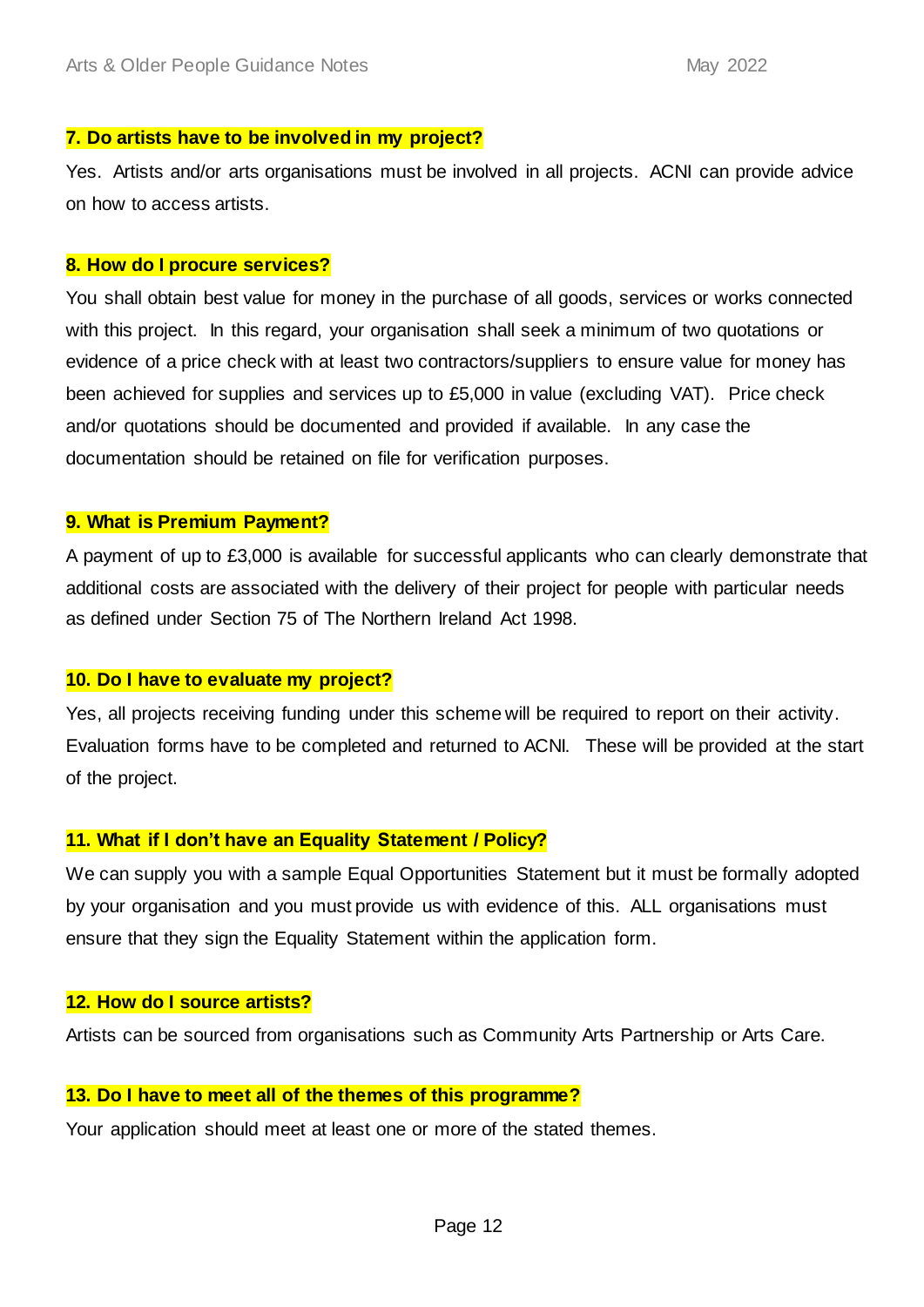#### **14. How can I submit my application?**

Arts Council of Northern Ireland requires **ALL** applications to be submitted online via the Arts council's website [www.artscouncil-ni.org.](http://www.artscouncil-ni.org/) The application together with all necessary enclosures must be submitted by **12 noon on Thursday 7 July 2022.**

You will need to upload all the necessary enclosures as attachments. Details of enclosures are detailed below:

- Copy of your constitution or set of rules. If your organisation is registered on the Government Funding Database, further detail is provided below.
- Detailed project description (see Guidance Notes FAQ 15 for what this should include).
- Detailed Income and Expenditure budget for this project. A detailed breakdown of Income and Expenditure that you expect to incur MUST be attached. Provide as detailed a budget as possible, including a breakdown of any budget line over £1,000.
- Arts organisations and Local Authorities must provide details of previous experience of working with older people.

#### *In addition, all applicants must upload the following:*

- Copy of your most recent set of annual accounts (dated and signed as approved by a senior member of your Management Committee). If these accounts are NOT for 2021/22 then you must provide a copy of your 2020/21 accounts and MUST also attach Management Accounts as at 31 March 2022 (dated and signed as adopted).
- **OR**

For newly established groups - An estimate of your income and expenditure for the first year (dated and signed as approved).

#### **OR**

For Statutory Bodies - The annual Income and Expenditure account.

*In addition, for newly established groups only:* 

 Three months' worth of original, consecutive bank statements (the most recent of which is not more than 3 months old)

**OR** photocopies of the pages of your Building Society Passbook that show the Account Name and Number, as well as the last three months' transactions (each photocopied page to be stamped and signed by the Building Society as "true copies of the original") **OR** the last three months' transactions of your Internet Account (dated and signed by your

Treasurer)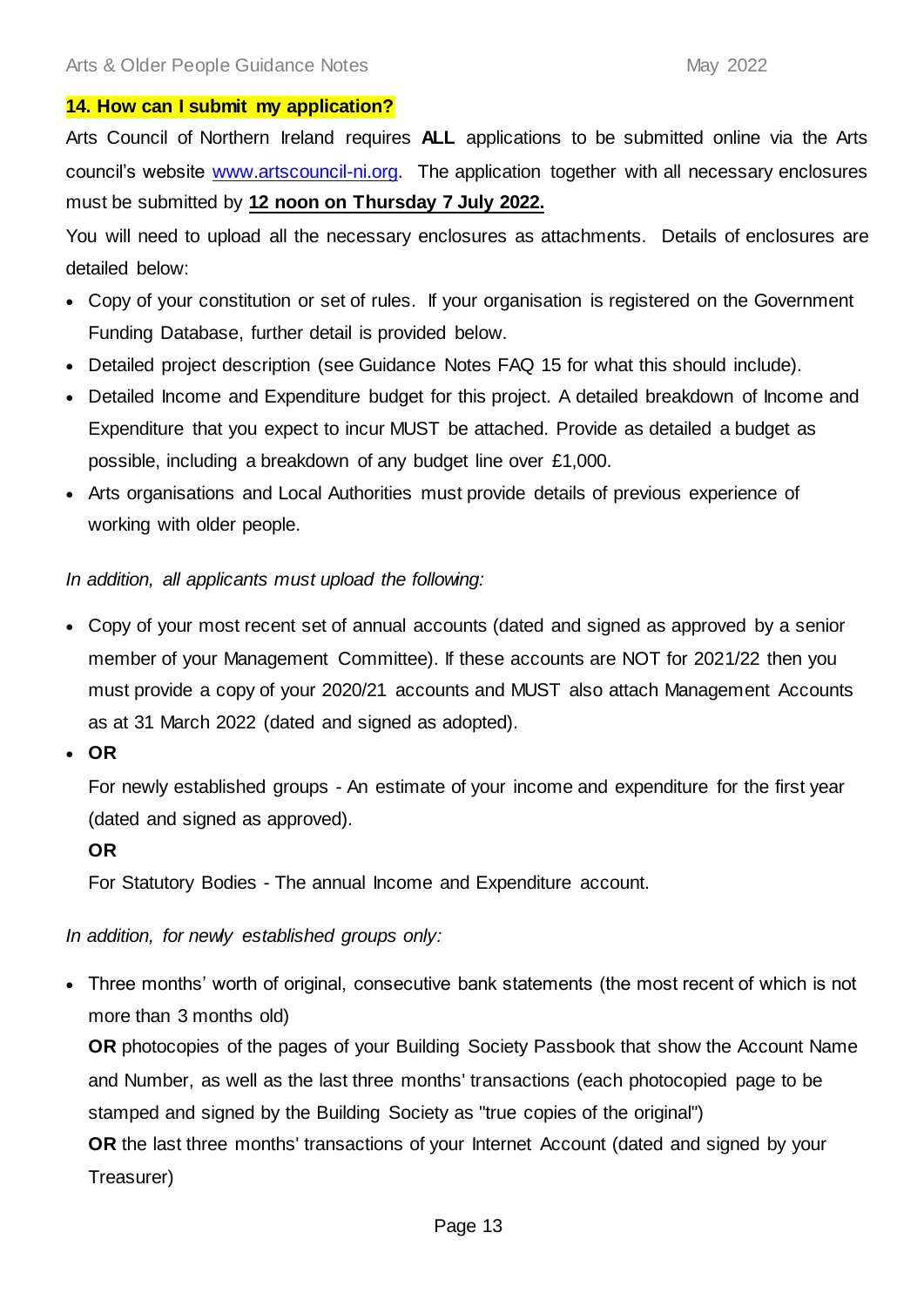**OR** for new groups which do not have three months' worth of bank statements, all the statements that you have.

If available, you should also provide the following:

- CVs of artists, arts organisations and facilitators who will be involved in the project.
- Quotations or notes used to work out the costs.

### **Government Funding Database**

Some organisations in receipt of Arts Council or Government funds will be registered on this database and will have uploaded a number of documents, including their constitution or Articles and Memorandum of Association and most recent audited accounts, to the site.

**If your organisation is registered with the Government Funding Database and your constitution or Articles and Memorandum of Association and most recent audited accounts have been uploaded to that site, you do not have to provide copies with this application. (Please note**: if the accounts uploaded to the Government Funding Database are 2020/21 and NOT 2021/22 then you **MUST** submit management accounts as at 31 March 2022 with your application).

## **15. How should I describe my project?**

On the application form you should describe your project in no less than 100 and no more than 400 words. **For all projects you must attach a full description which must contain:**

- The aim of the project and the outputs and outcomes of the project;
- Start and finish dates of the project (maximum 12 months starting 16 September 2022);
- Locations of all events within the project;
- Management of the project e.g. outline if there is to be a project Steering Group;
- CVs of artists, tutors, facilitators (if known) for each event or project OR details of the process you intend to use to select the artists;
- Projected participation including numbers and age ranges and whether they will actively participate or will be an audience for a final presentation;
- For organisations whose programme includes the production of artistic material (journals, magazines, or books, film, CD, or other media) a list of titles with print run and projected sales. Such organisations should also document promotional events associated with these materials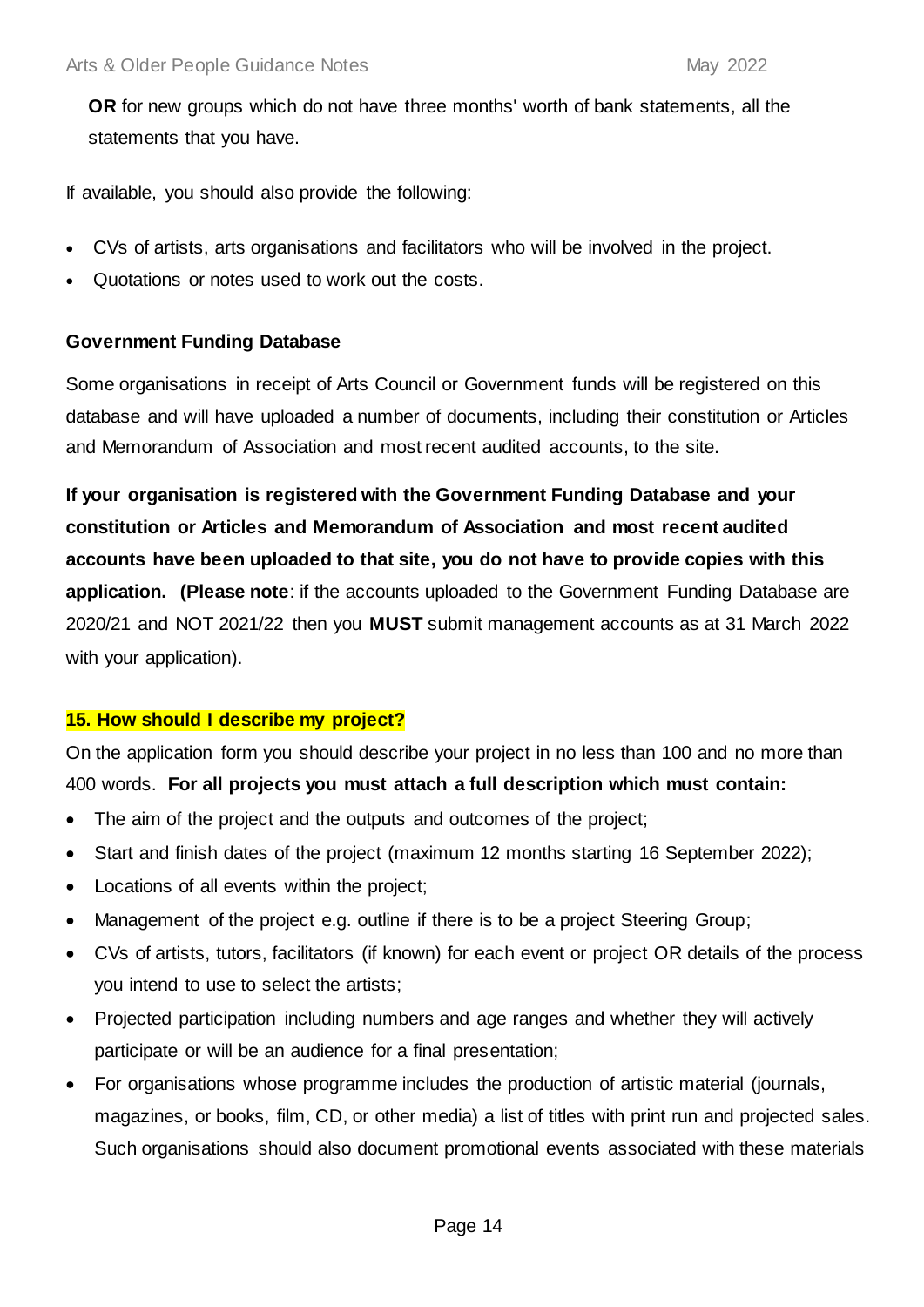(launches, readings, viewings, etc.). Please note any income generated through this project must be off set against project costs;

- Name of Project Co-Ordinator for each major element, along with experience statement;
- Details of any preparatory work you have already done, e.g. pilot programme;
- Discussions with possible participants and level of community support;
- Details of any premium payment services you intend to deliver (for Section 75 groups), including a rationale for providing the service, types and costs of services and numbers of people involved;
- Detailed budget, including a breakdown for any single budget line over £1,000.